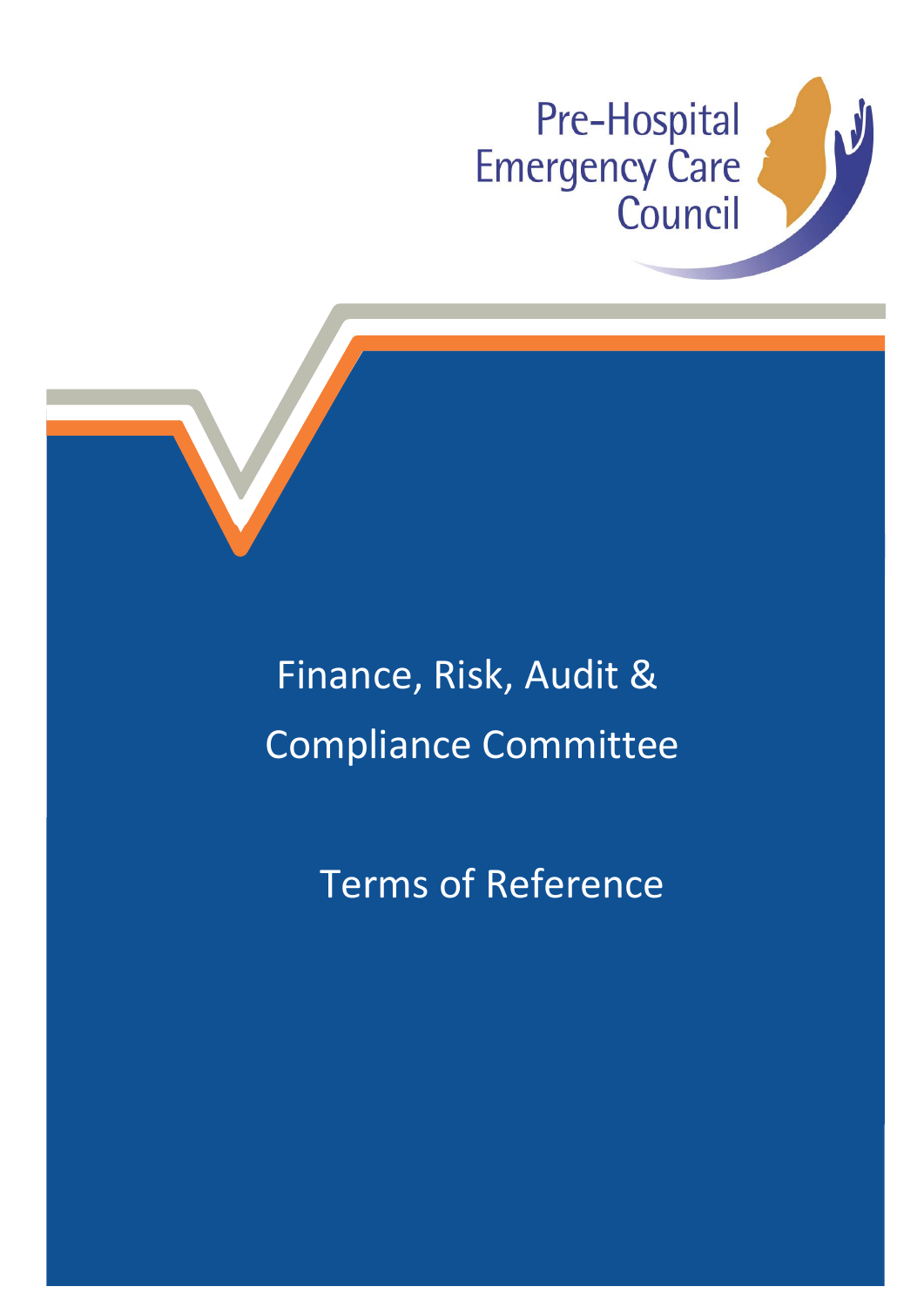| Title: TOR004 Finance Risk Audit Compliance Committee Terms of Reference |                             |                            | V <sub>5</sub> |
|--------------------------------------------------------------------------|-----------------------------|----------------------------|----------------|
| <b>Owner CF</b>                                                          | <b>Approved by: Council</b> | Approval Date: 17 Jun 2021 |                |

# *Mission Statement*

*"The Pre-Hospital Emergency Care Council protectsthe public by independently specifying, reviewing, maintaining and monitoring standards of excellence for the safe provision of quality pre-hospital emergency care"*

©Pre-Hospital Emergency Care Council Published by: **Pre-Hospital Emergency Care Council**

*Nov 2015*

2<sup>nd</sup> Floor, Beech House, Millennium Park, Naas Co Kildare, W91 TK7N, Ireland.

T: + 353 (0)45 882042

- E: [info@phecc.ie](mailto:info@phecc.ie)
- W: [www.phecc.ie](http://www.phecc.ie/)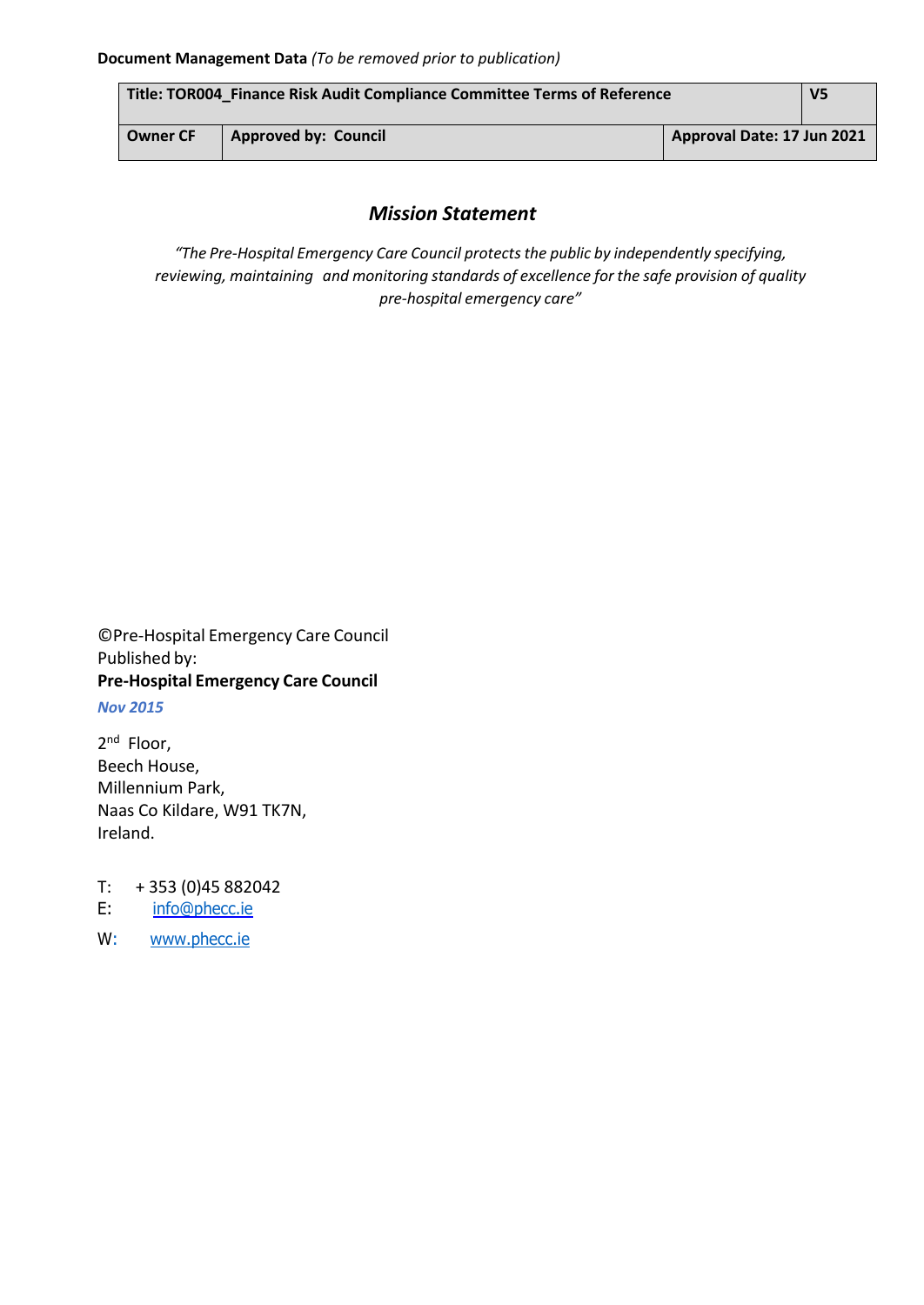The Compliance, Finance, Risk & Audit Committee derives its authority from Council and its statute-based ability to create Committees of Council, viz.

## *SI 109 of 2000, PHECC, Article 22*

*1. Council may establish committees to assist and advise Council in relation to the performance of its business.*

*2. Membership of a committee established by Council may include persons who are not members of Council.*

*3. Any committee so appointed shall act subject to such directives as may be given by Council and any expenditure of monies by such committee shall be subject to the approval of Council.*

*4. Any committee so appointed may be paid Travel and Subsistence allowances in accordance with such scales as may be from time to time be approved by the Minister.*

#### **General/Generic Terms of Reference for Committees of Council:**

These generic Terms of Reference will be the same for all Committees of Council and are included in the TORs for each Committee.

- 1. Advise Council or make recommendations on policies within the Committee's Terms of Reference. Implementation of such policies shall be a matter solely for the Executive of PHECC, in consultation with Council.
- 2. Give assurances, where required, to Council on matters pertaining to the risks to, and the integrity of, the governance processes in PHECC.
- 3. Propose new members to their Committee and these will be approved and appointed by Council, whether from Council itself or externally resourced, mindful of State directives on gender balance and other matters.
- 4. Have a lay representation of at least 30% of their number. For avoidance of doubt, "lay" means persons not regulated by PHECC either in the past or presently.
- 5. Chairs of Committees should normally be members of Council, except in the case of the Compliance and Audit Committee, where it may need to be a suitably qualified external person (per the C&AC Charter [2017], approved by Council)
- 6. Chairs of Committees shall be appointed by the Chair of Council.
- 7. An informal working group may be formed for a specific purpose and with Council's prior approval of its formation and terms of reference.
- 8. Chairs of Council Committees shall not act as a Chair of an informal working group.

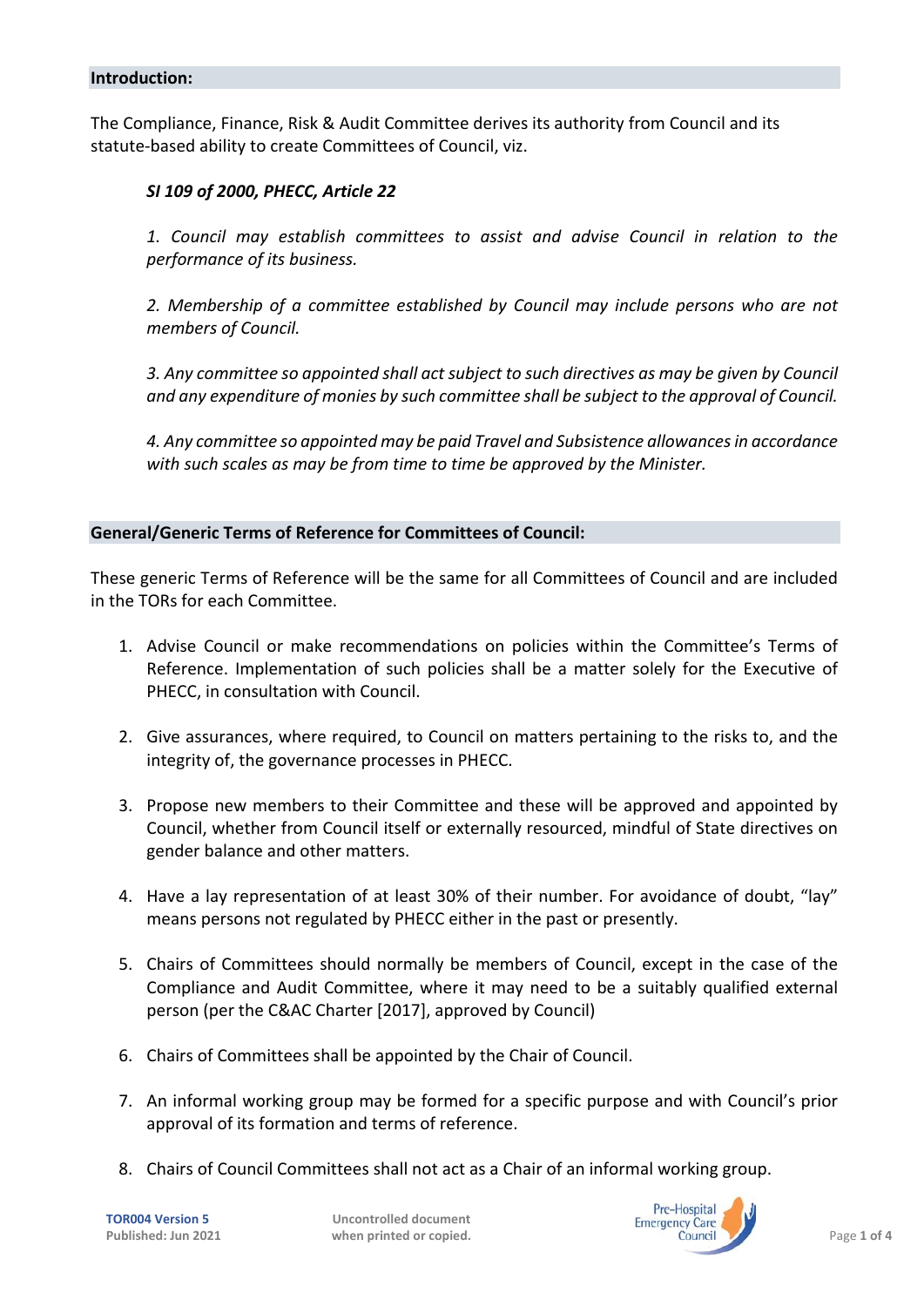- 9. Committees shall review their Terms of Reference at least annually and may propose changes to Council, which may approve any such changes. The proposed changes will also be subject to review by the Compliance & Audit Committee.
- 10. Minutes of Committee proceedings should be laid before Council as quickly as practicable after meetings are held in a format agreed with Council.
- 11. Committees should meet not less than once per quarter. Committees should agree with the Chair of Council and the Executive appropriate levels of Secretarial and other support to the Committee.
- 12. Committee members are expected to observe a 100% attendance record, but in any event, it should not be less than 75%. This is subject to exceptional circumstances.
- 13. Quorums for meetings should be decided by the Committees based on actual numbers appointed. The quorum should normally be based on 50% of the number of persons on the Committee plus one or nearest whole number.
- 14. No membership substitution shall be allowed.
- 15. All proceedings of Committees shall be confidential, and all papers shall be returned to PHECC at the end of members' terms.
- 16. Decisions regarding advices, or recommendations to Council, made by Committees shall be either by consensus or majority vote. The Chair will have an additional casting vote in the case of a tied vote. If there is a significant minority dissenting vote, that shall also be recorded and reported to Council.
- 17. Performance of the Committees shall be reviewed each year with an independent external review every three years. These reviews should take place in the context of the review of the Council's effectiveness.
- 18. The structure and number of Council Committees should also be subject to a Periodic Review as required by the DPER Governance Guidelines (Aug 2016)

## **Specific Terms of Reference for the Compliance, Finance Risk & Audit Committee [FRACC]:**

## **SI 109 of 200, PHECC, Article 25 requires that:**

- *(1) The Council shall keep all proper and usual accounts of all monies received or expended by the Council including an income and expenditure account and a balance sheet and, in particular, shall keep all such special accounts as the Minister may from time to time direct.*
- *(2) The financial year of the Council shall be the period of twelve months ending on the 31st day of December in any year and for the purposes of this provision the period*

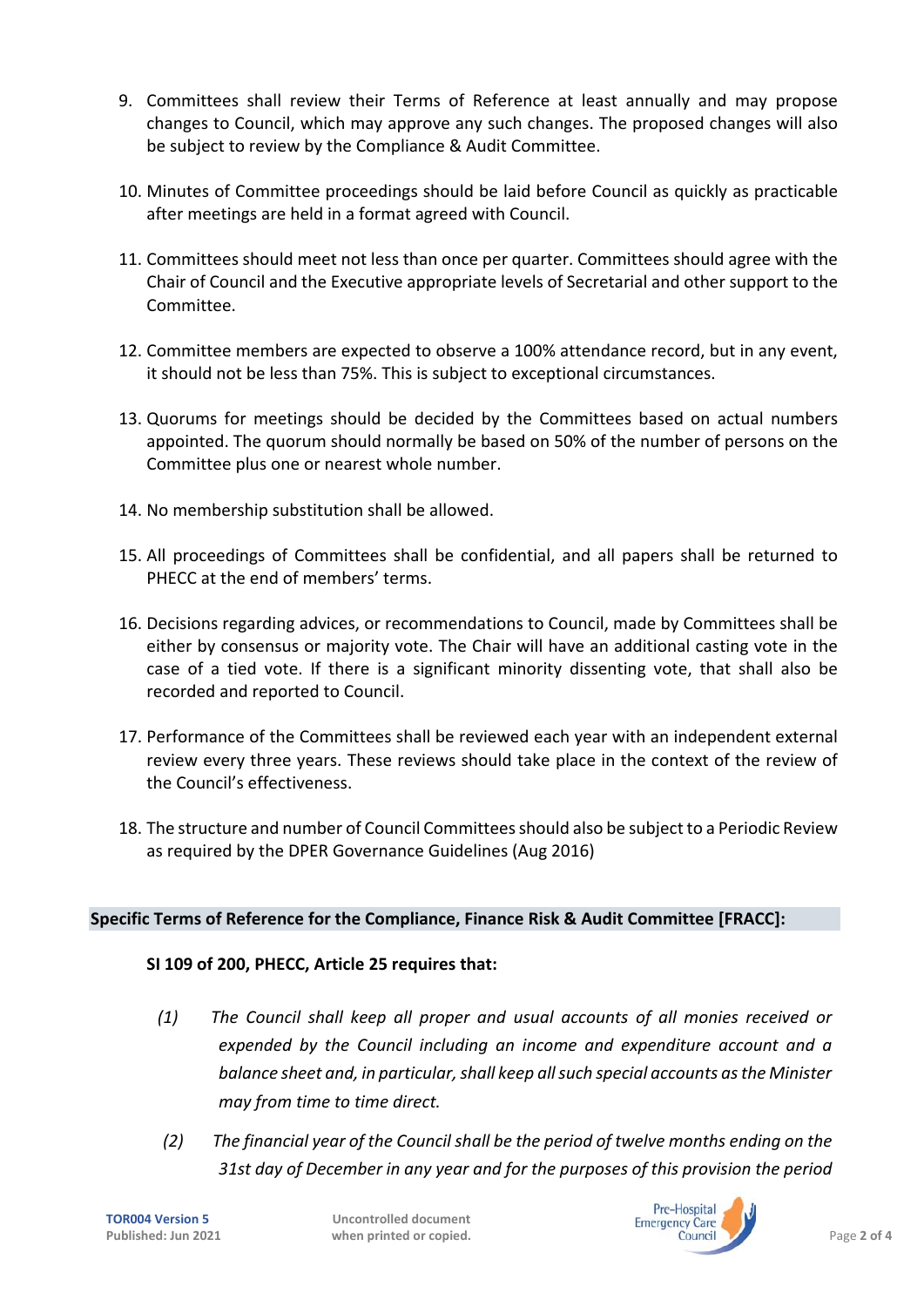*commencing on the establishment day and ending on the 31st day of December 2000 shall be deemed to be a financial year.*

*(3) A statement of accounts of the Council for each financial year shall be prepared and after such preparation be subject to audit by the Comptroller and Auditor General under [section](http://www.irishstatutebook.ie/1993/en/act/pub/0008/sec0005.html#sec5) 5 of the Comptroller and Auditor General [\(Amendment\)](http://www.irishstatutebook.ie/1993/en/act/pub/0008/index.html) Act [1993](http://www.irishstatutebook.ie/1993/en/act/pub/0008/index.html) (No. 8 of 1993).*

In addition to compliance with the above, the Council has established FRACC as a Committee of the Council to support them in their responsibilities for issues of risk, control, financial sustainability, governance, and compliance.

- 1. Accordingly, The FRACC will aspire to
	- maintain the financial sustainability of PHECC.
	- keep oversight of the internal control system.
	- minimise corporate risk through the risk matrix management reporting system.
	- minimise the risk to PHECC personnel through PHECC's Health & Safety policies.
	- optimise the level of organisational response to compliance requests.
- 2. The FRACC will formally report in writing to Council and will provide Council with an Annual Report and Financial Statements.
- 3. The FRACC will give assurances to Council from time to time regarding:
	- the adequacy of the system of Internal Control
	- the management of risk (including Health & Safety)
	- the financial sustainability
	- accounting policies, and financial statements
	- preparation of an annual budget
	- monitoring financial compliance, VFM and performance against budget
	- monitoring and assessing corporate governance
	- statutory compliance requirements for PHECC
	- Internal and external audits and subsequent reports
- 4. FRACC will also periodically review its own effectiveness and report the results of that review to the Board.
- 5. FRACC may co-opt additional members to provide specialist skills, knowledge and experienceand procure specialist ad-hoc advice at the reasonable expense of PHECC.
- 6. The representative of internal audit and OCAG's Audit Manager will have free and confidential access to the Chairperson of the FRACC.
- 7. The Executive will provide FRACC with;
	- latest management accounts setting out both income and expenditure.
	- a report summarising any significant changes to the organisation's strategic risks and a copy of the corporate risk matrix.
	- reports on the management of health and safety matters
	- proposals for the terms of reference of internal audit
	- $\bullet$  the internal audit strategy.
	- a progress report from Internal Audit summarising, findings, recommendations and the internal auditor's annual opinion and report.

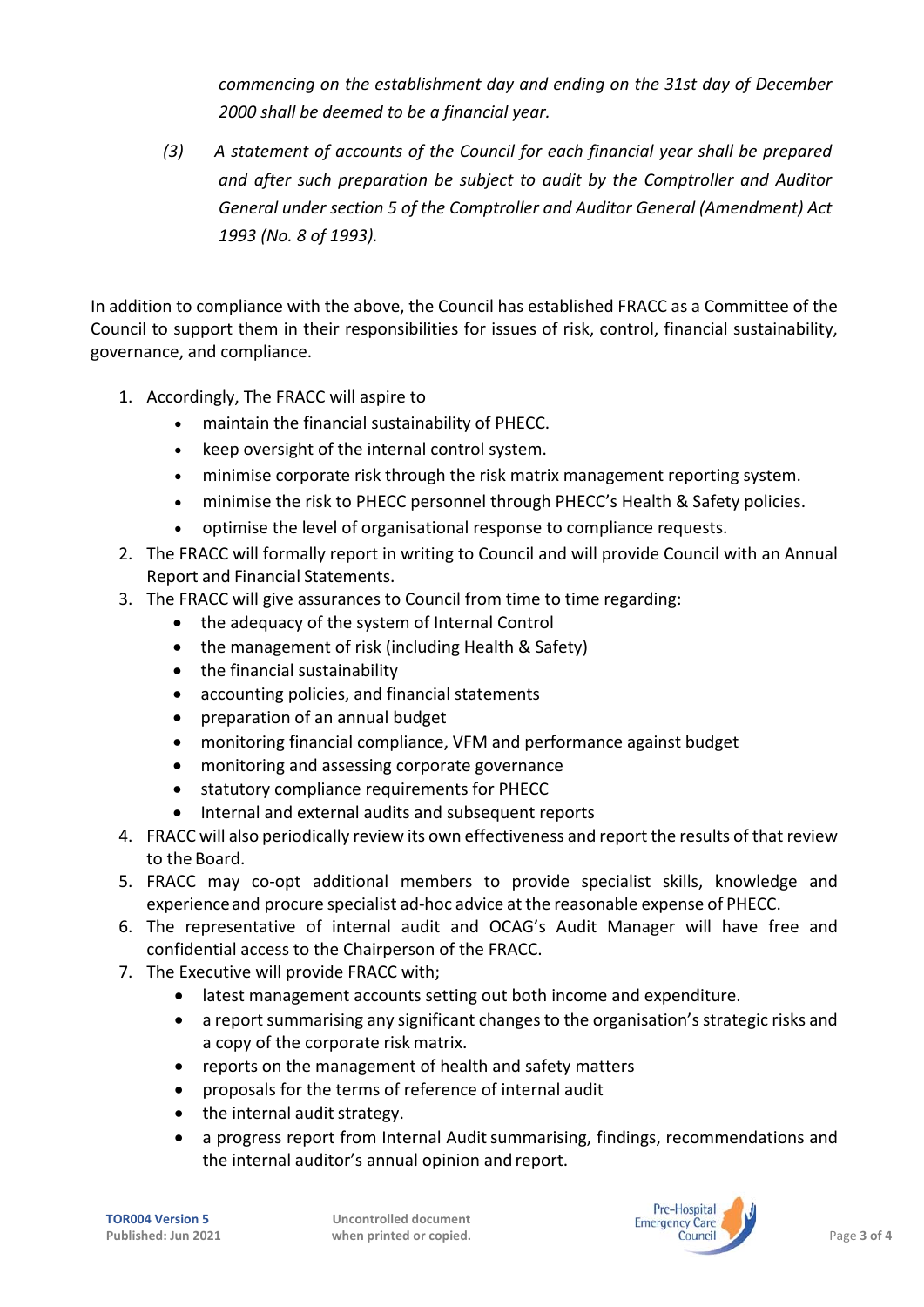- a progress report summarising work done by OCAG in the course of the external audit and emerging findings.
- a report on any proposals to tender for audit functions, where appropriate.
- a report on co-operation between internal and external audit; and
- the organisation's risk management strategy
- management assurance reports new or emerging developments in compliance or good governance practice
- 8. Annual Work Programme for FRACC:
	- Annual report to Council including review of the Internal Control System
	- Internal Audit Work Programme and Activity
	- Engagement with the Office of the Comptroller [OCAG] and the external audit
	- Review of the OCAG Management Letter
	- Review of Management Accounts
	- Review of Risk Matrix
	- Review of Health & Safety Policy and Practice

Please note:

- 1. It is strongly recommended that the Chair of FRACC be a qualified accountant (preferably) or a very experienced financial manager. This will mean that (at present) the Chair of FRACC is not a Council member. If this is the case, the Chair of FRACC will be invited to present at Council meetings as required – probably four times per year – but is not a member of Council.
- 2. The PHECC practice of having a staff member as a member of FRACC is not recommended as best practice and will not be continued.
- 3. It is proposed that FRACC membership will be composed of 6 members, three Council members, and three external members (one of which will be the Chair) and one of the external members will be an appointee/invitee from the Department of Health.
- 4. The Director, Deputy Director, Finance Manager and HR Manager may be asked to attend FRACC meetings to address specific issues